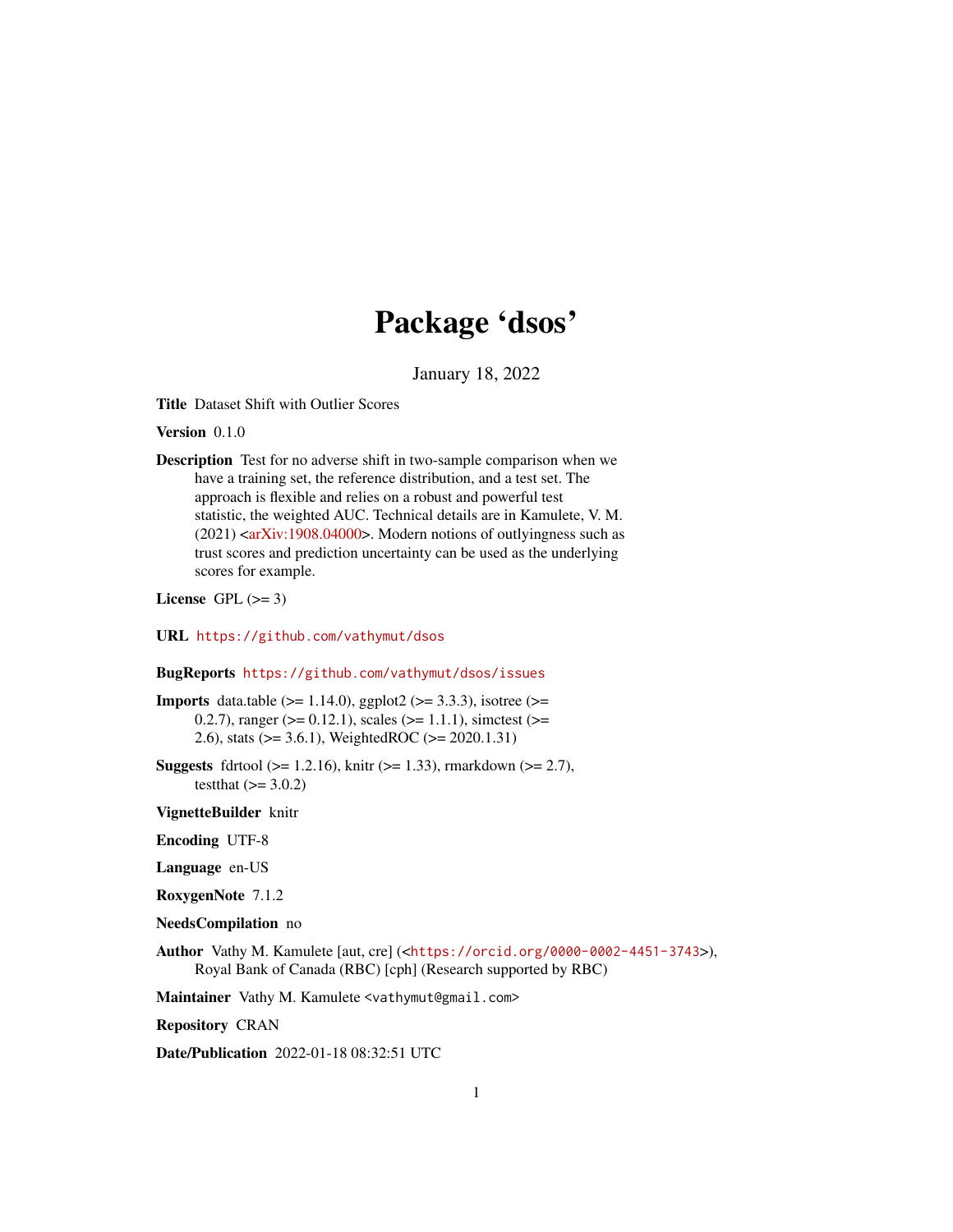## <span id="page-1-0"></span>R topics documented:

| Index | 14 |
|-------|----|
|       |    |
|       |    |
|       |    |
|       |    |
|       |    |
|       |    |
|       |    |
|       |    |

<span id="page-1-1"></span>cp\_at *Dataset Shift via Class Probabilities*

#### **Description**

Test for no adverse shift via class probabilities for two-sample comparison. The scores are outof-bag predictions from random forests with the package ranger. The prefix *cp* stands for class probability, whether the instance belongs to the training or test set. The probability of belonging to the test set is the relevant notion of outlyingness.

#### Usage

 $cp_at(x_train, x_test, R = 1000, num_trees = 500, sub_rate = 1/2)$ 

#### Arguments

| x_train   | Training sample.                                        |
|-----------|---------------------------------------------------------|
| x_test    | Test sample.                                            |
| R         | The number of permutations. May be ignored.             |
| num_trees | The number of trees in random forests.                  |
| sub_ratio | Subsampling ratio for sample splitting. May be ignored. |

#### Details

The suffix *at* refers to the asymptotic test statistic. This variant uses the asymptotic null distribution for the weighted AUC (WAUC), the test statistic. Li  $\&$  Fine (2010) derives its null distribution. This approximation is reliable in large sample; otherwise, prefer permutations for inference. The example below uses datasets with small samples, which is generally not advisable, is for illustration only.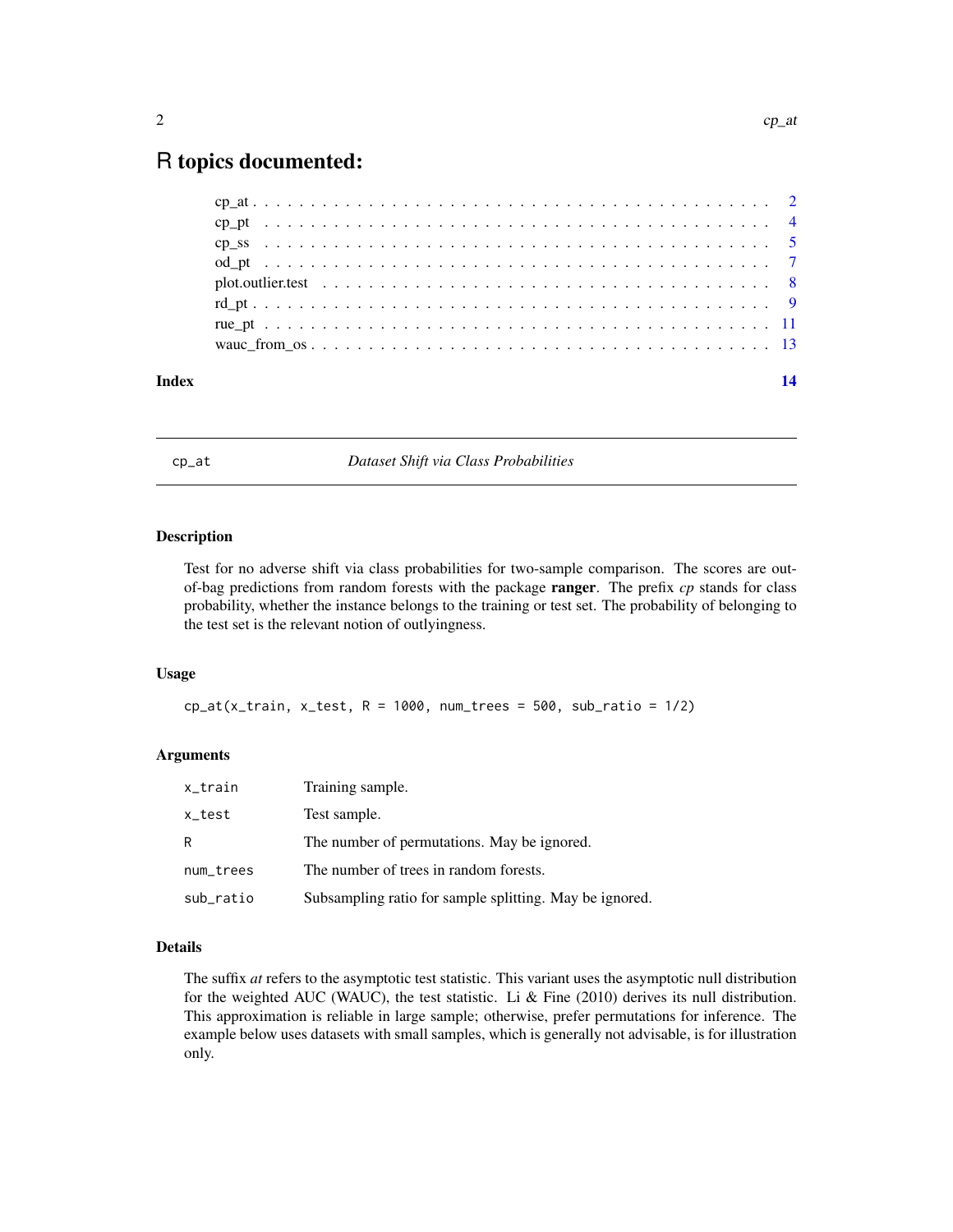<span id="page-2-0"></span> $cp\_at$  3

#### Value

A named list or object of class outlier.test containing:

- statistic: observed WAUC statistic
- seq\_mct: sequential Monte Carlo test, if applicable
- p\_value: p-value
- outlier\_scores: outlier scores from training and test set

#### **Notes**

Please see references for the classifier two-sample test, the inspiration behind this approach. Note that Ciemencon et al. (2009) uses both sample splitting for inference and the AUC, rather than the WAUC. Most supervised method for binary classification can replace random forests, the default in this implementation.

#### References

Kamulete, V. M. (2021). *Test for non-negligible adverse shifts*. arXiv preprint arXiv:2107.02990.

Ciemencon, S., Depecker, M., & Vayatis, N. (2009, December). *AUC optimization and the twosample problem*. In Proceedings of the 22nd International Conference on Neural Information Processing Systems (pp. 360-368).

Lopez-Paz, D., & Oquab, M. (2016). *Revisiting classifier two-sample tests*. arXiv preprint arXiv:1610.06545. Friedman, J. (2004). *On multivariate goodness-of-fit and two-sample testing*.

Gandy, A. (2009). *Sequential implementation of Monte Carlo tests with uniformly bounded resampling risk*. Journal of the American Statistical Association, 104(488), 1504-1511.

Li, J., & Fine, J. P. (2010). *Weighted area under the receiver operating characteristic curve and its application to gene selection*. Journal of the Royal Statistical Society: Series C (Applied Statistics), 59(4), 673-692.

Rinaldo, A., Wasserman, L., & G'Sell, M. (2019). *Bootstrapping and sample splitting for highdimensional, assumption-lean inference*. Annals of Statistics, 47(6), 3438-3469.

#### See Also

[cp\_ss()] for asymptotic p-value via sample splitting. [cp\_pt()] for p-value approximation via permutations.

Other classifiers: [cp\\_pt\(](#page-3-1)), [cp\\_ss\(](#page-4-1))

#### Examples

```
library(dsos)
set.seed(12345)
data(iris)
x_train < -iris[1:50, 1:4] # Training sample: Species == 'setosa'
x_test <- iris[51:100, 1:4] # Test sample: Species == 'versicolor'
iris_test <- cp_at(x_train, x_test) # Can also use: cp_ss and cp_pt
str(iris_test)
```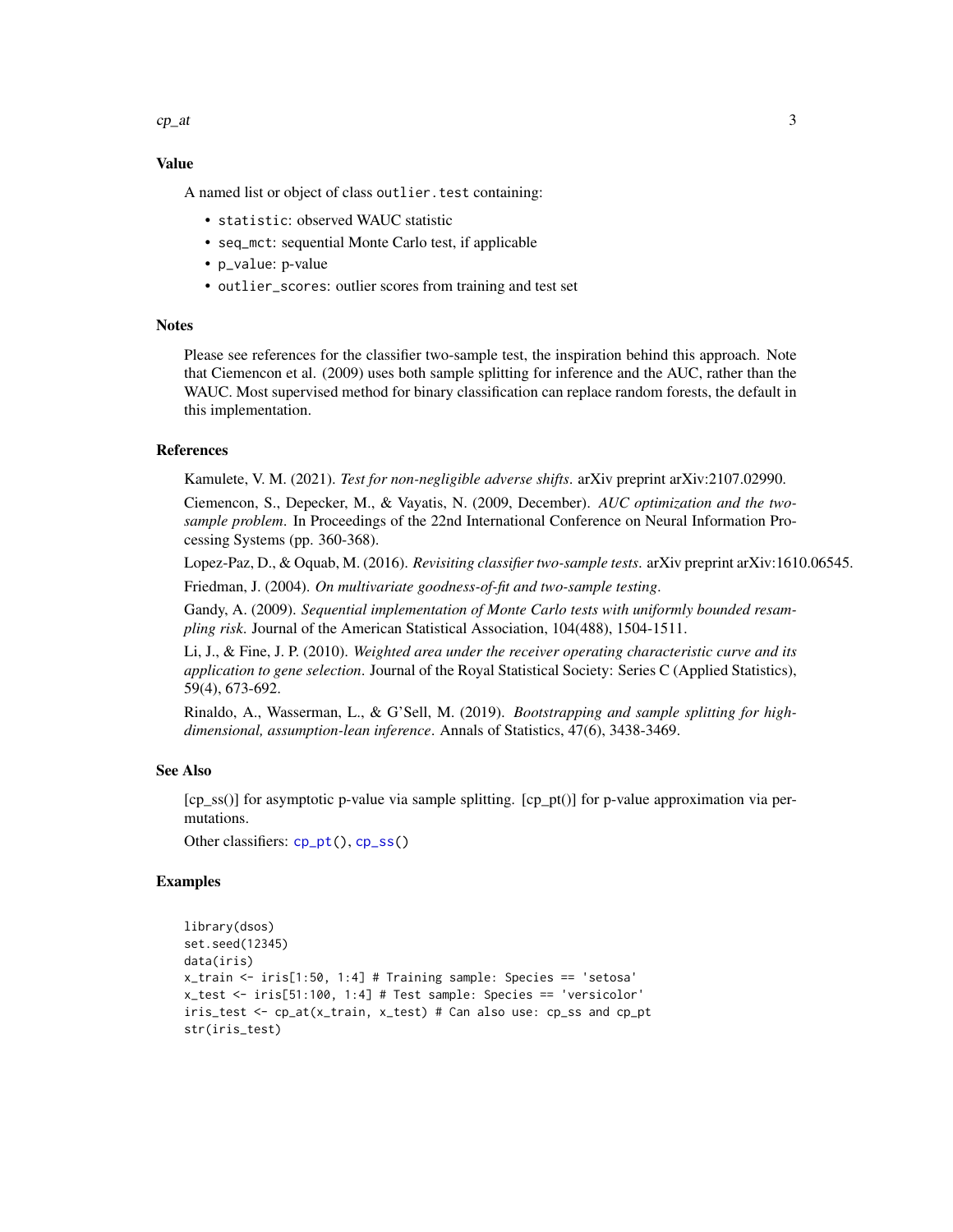#### Description

Test for no adverse shift via class probabilities for two-sample comparison. The scores are outof-bag predictions from random forests with the package ranger. The prefix *cp* stands for class probability, whether the instance belongs to the training or test set. The probability of belonging to the test set is the relevant notion of outlyingness.

#### Usage

```
cp_pt(x_train, x_test, R = 1000, num_trees = 500, sub_rate = 1/2)
```
#### Arguments

| x_train   | Training sample.                                        |
|-----------|---------------------------------------------------------|
| x_test    | Test sample.                                            |
| R         | The number of permutations. May be ignored.             |
| num_trees | The number of trees in random forests.                  |
| sub_ratio | Subsampling ratio for sample splitting. May be ignored. |

#### Details

The empirical null distribution uses R permutations to estimate the p-value. For speed, this is implemented as a sequential Monte Carlo test with the **simctest** package. See Gandy (2009) for details. The suffix *pt* refers to permutation test. It does not use the asymptotic (theoretical) null distribution for the weighted AUC (WAUC), the test statistic. This is the recommended approach for small samples.

#### Value

A named list or object of class outlier. test containing:

- statistic: observed WAUC statistic
- seq\_mct: sequential Monte Carlo test, if applicable
- p\_value: p-value
- outlier\_scores: outlier scores from training and test set

#### Notes

Please see references for the classifier two-sample test, the inspiration behind this approach. Note that Ciemencon et al. (2009) uses both sample splitting for inference and the AUC, rather than the WAUC. Most supervised method for binary classification can replace random forests, the default in this implementation.

#### <span id="page-3-1"></span><span id="page-3-0"></span>4 cp\_pt cp\_pt cp\_pt cp\_pt cp\_pt cp\_pt cp\_pt cp\_pt cp\_pt cp\_pt cp\_pt cp\_pt cp\_pt cp\_pt cp\_pt cp\_pt cp\_pt cp\_pt c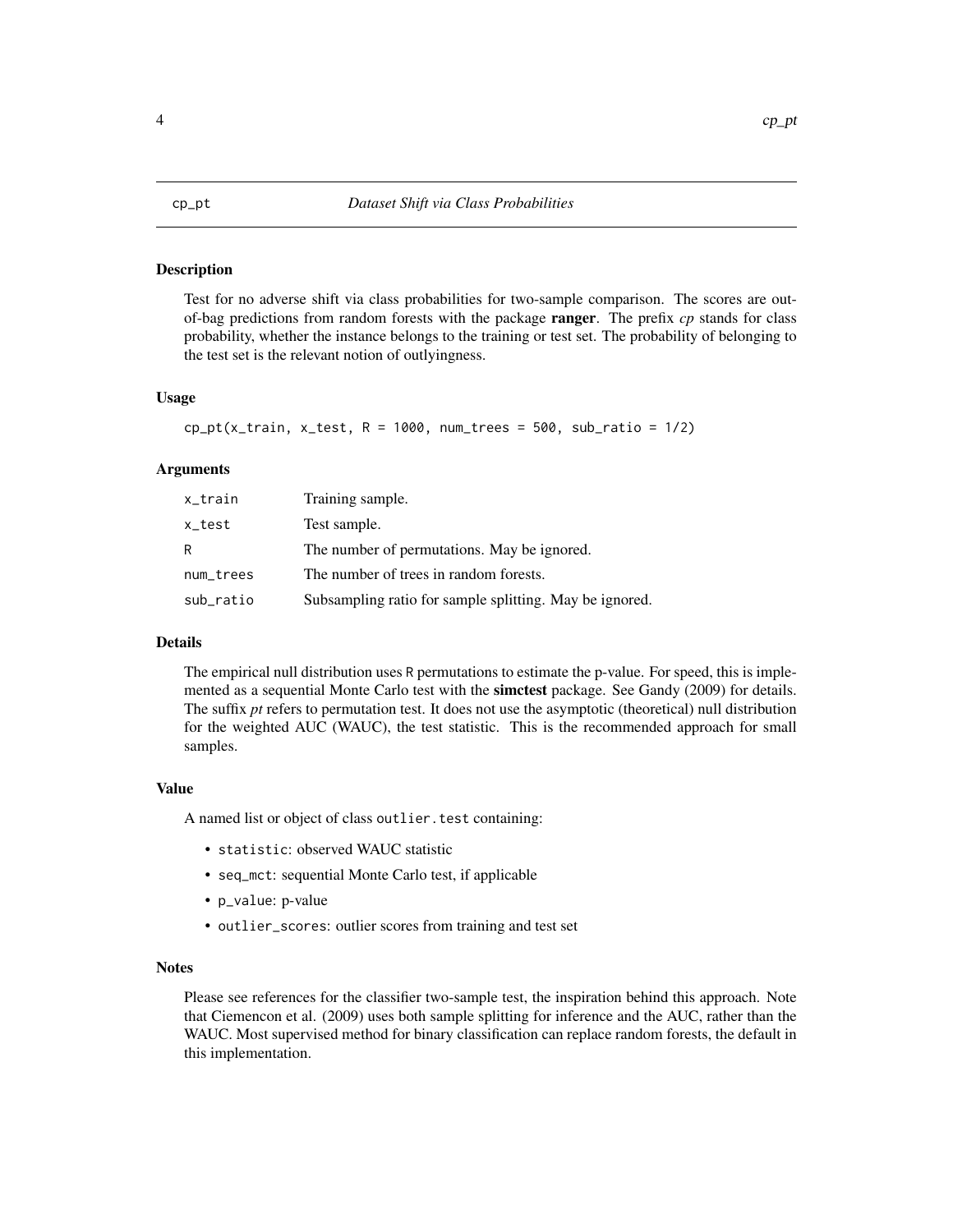<span id="page-4-0"></span> $cp\_ss$  5

#### References

Kamulete, V. M. (2021). *Test for non-negligible adverse shifts*. arXiv preprint arXiv:2107.02990.

Ciemencon, S., Depecker, M., & Vayatis, N. (2009, December). *AUC optimization and the twosample problem*. In Proceedings of the 22nd International Conference on Neural Information Processing Systems (pp. 360-368).

Lopez-Paz, D., & Oquab, M. (2016). *Revisiting classifier two-sample tests*. arXiv preprint arXiv:1610.06545.

Friedman, J. (2004). *On multivariate goodness-of-fit and two-sample testing*.

Gandy, A. (2009). *Sequential implementation of Monte Carlo tests with uniformly bounded resampling risk*. Journal of the American Statistical Association, 104(488), 1504-1511.

Li, J., & Fine, J. P. (2010). *Weighted area under the receiver operating characteristic curve and its application to gene selection*. Journal of the Royal Statistical Society: Series C (Applied Statistics), 59(4), 673-692.

Rinaldo, A., Wasserman, L., & G'Sell, M. (2019). *Bootstrapping and sample splitting for highdimensional, assumption-lean inference*. Annals of Statistics, 47(6), 3438-3469.

#### See Also

Other classifiers: [cp\\_at\(](#page-1-1)), [cp\\_ss\(](#page-4-1))

#### Examples

```
library(dsos)
set.seed(12345)
data(iris)
x_train <- iris[1:50, 1:4] # Training sample: Species == 'setosa'
x_test <- iris[51:100, 1:4] # Test sample: Species == 'versicolor'
iris_test <- cp_at(x_train, x_test) # Can also use: cp_ss and cp_pt
str(iris_test)
```
<span id="page-4-1"></span>

cp\_ss *Dataset Shift via Class Probabilities*

#### **Description**

Test for no adverse shift via class probabilities for two-sample comparison. The scores are outof-bag predictions from random forests with the package ranger. The prefix *cp* stands for class probability, whether the instance belongs to the training or test set. The probability of belonging to the test set is the relevant notion of outlyingness.

#### Usage

```
cp\_ss(x_train, x_test, sub_rate = 1/2, R = 1000, num_trees = 500)
```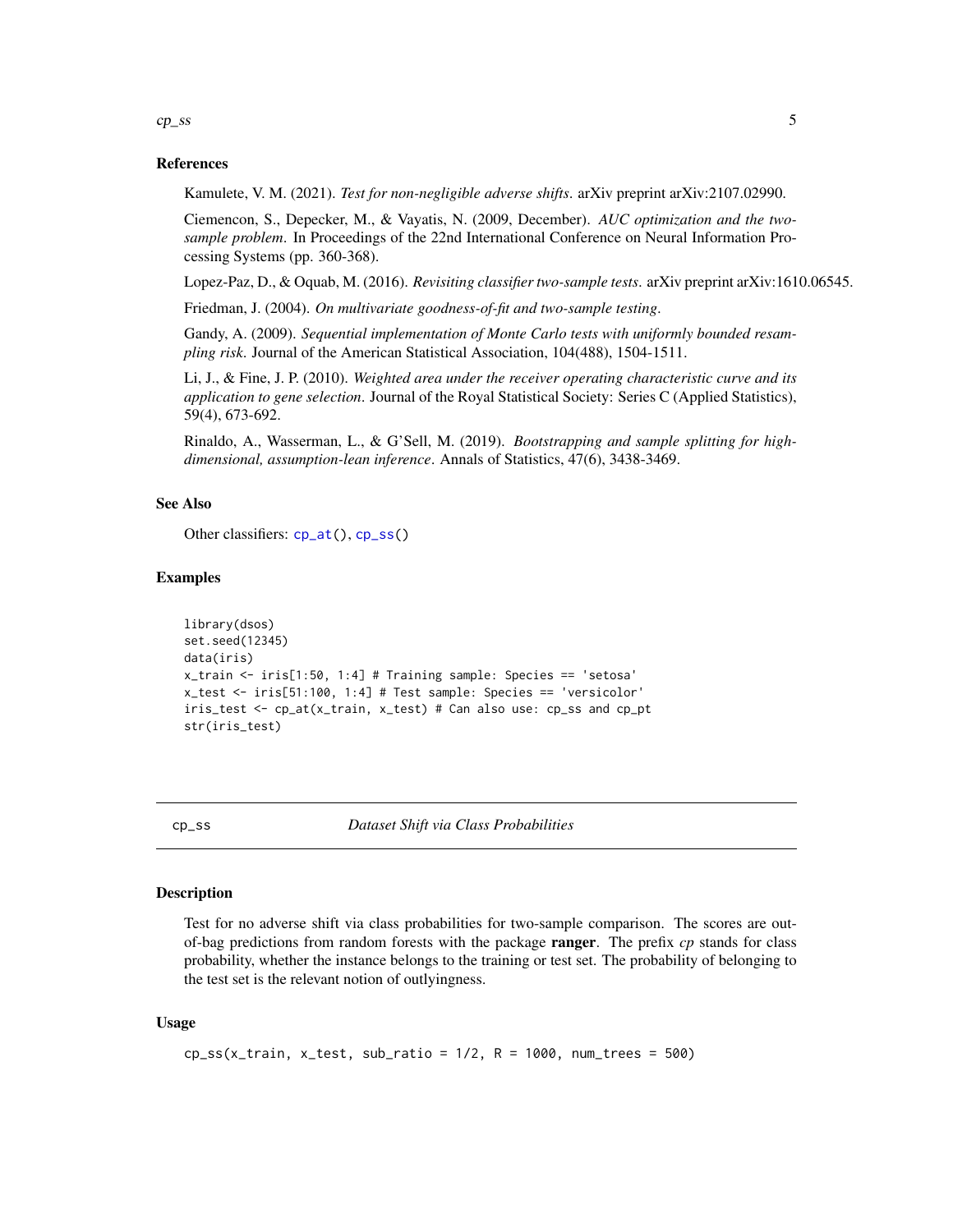#### Arguments

| x_train   | Training sample.                                        |
|-----------|---------------------------------------------------------|
| x_test    | Test sample.                                            |
| sub_ratio | Subsampling ratio for sample splitting. May be ignored. |
| R         | The number of permutations. May be ignored.             |
| num_trees | The number of trees in random forests.                  |

#### Details

This approach uses sample splitting to compute the p-value for inference. sub\_ratio splits each sample into two parts: one half for estimation (calibration) and the half for inference, if sub\_ratio is 1/2. In other words, it sacrifices some predictive accuracy for inferential robustness as in Rinaldo et al. (2019). The suffix *ss* refers to sample splitting. Sample splitting relies on the asymptotic null distribution for the weighted AUC (WAUC), the test statistic. Li & Fine (2010) derives its null distribution.

#### Value

A named list or object of class outlier.test containing:

- statistic: observed WAUC statistic
- seq\_mct: sequential Monte Carlo test, if applicable
- p\_value: p-value
- outlier\_scores: outlier scores from training and test set

#### **Notes**

Please see references for the classifier two-sample test, the inspiration behind this approach. Note that Ciemencon et al. (2009) uses both sample splitting for inference and the AUC, rather than the WAUC. Most supervised method for binary classification can replace random forests, the default in this implementation.

#### References

Kamulete, V. M. (2021). *Test for non-negligible adverse shifts*. arXiv preprint arXiv:2107.02990.

Ciemencon, S., Depecker, M., & Vayatis, N. (2009, December). *AUC optimization and the twosample problem*. In Proceedings of the 22nd International Conference on Neural Information Processing Systems (pp. 360-368).

Lopez-Paz, D., & Oquab, M. (2016). *Revisiting classifier two-sample tests*. arXiv preprint arXiv:1610.06545.

Friedman, J. (2004). *On multivariate goodness-of-fit and two-sample testing*.

Gandy, A. (2009). *Sequential implementation of Monte Carlo tests with uniformly bounded resampling risk*. Journal of the American Statistical Association, 104(488), 1504-1511.

Li, J., & Fine, J. P. (2010). *Weighted area under the receiver operating characteristic curve and its application to gene selection*. Journal of the Royal Statistical Society: Series C (Applied Statistics), 59(4), 673-692.

Rinaldo, A., Wasserman, L., & G'Sell, M. (2019). *Bootstrapping and sample splitting for highdimensional, assumption-lean inference*. Annals of Statistics, 47(6), 3438-3469.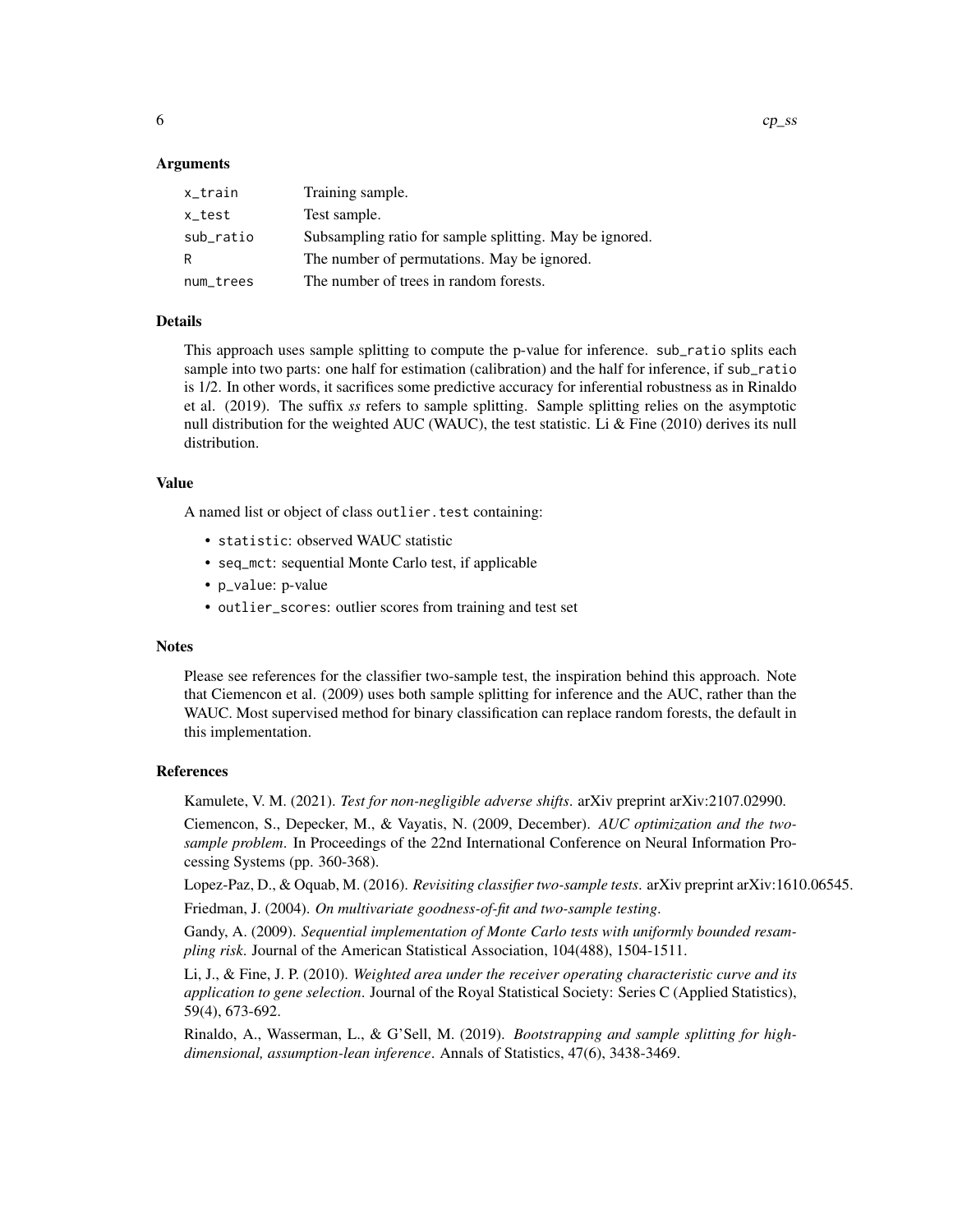#### <span id="page-6-0"></span>od\_pt 7

#### See Also

Other classifiers: [cp\\_at\(](#page-1-1)), [cp\\_pt\(](#page-3-1))

#### Examples

```
library(dsos)
set.seed(12345)
data(iris)
x_train <- iris[1:50, 1:4] # Training sample: Species == 'setosa'
x_test <- iris[51:100, 1:4] # Test sample: Species == 'versicolor'
iris_test <- cp_at(x_train, x_test) # Can also use: cp_ss and cp_pt
str(iris_test)
```
#### od\_pt *Dataset Shift via Isolation Scores*

#### Description

Test for no adverse shift via isolation scores for two-sample comparison. The scores are predictions from extended isolation forest with the package isotree. The prefix *od* stands for outlier detection, the relevant notion of outlyingness.

#### Usage

 $od_p t(x_train, x_test, R = 1000, num_trees = 500, sub_ratio =  $1/2$ )$ 

#### Arguments

| x_train   | Training sample.                                        |
|-----------|---------------------------------------------------------|
| x_test    | Test sample.                                            |
| R         | The number of permutations. May be ignored.             |
| num_trees | The number of trees in random forests.                  |
| sub_ratio | Subsampling ratio for sample splitting. May be ignored. |

#### Details

The empirical null distribution uses R permutations to estimate the p-value. For speed, this is implemented as a sequential Monte Carlo test with the **simctest** package. See Gandy (2009) for details. The suffix *pt* refers to permutation test. It does not use the asymptotic (theoretical) null distribution for the weighted AUC (WAUC), the test statistic. This is the recommended approach for small samples.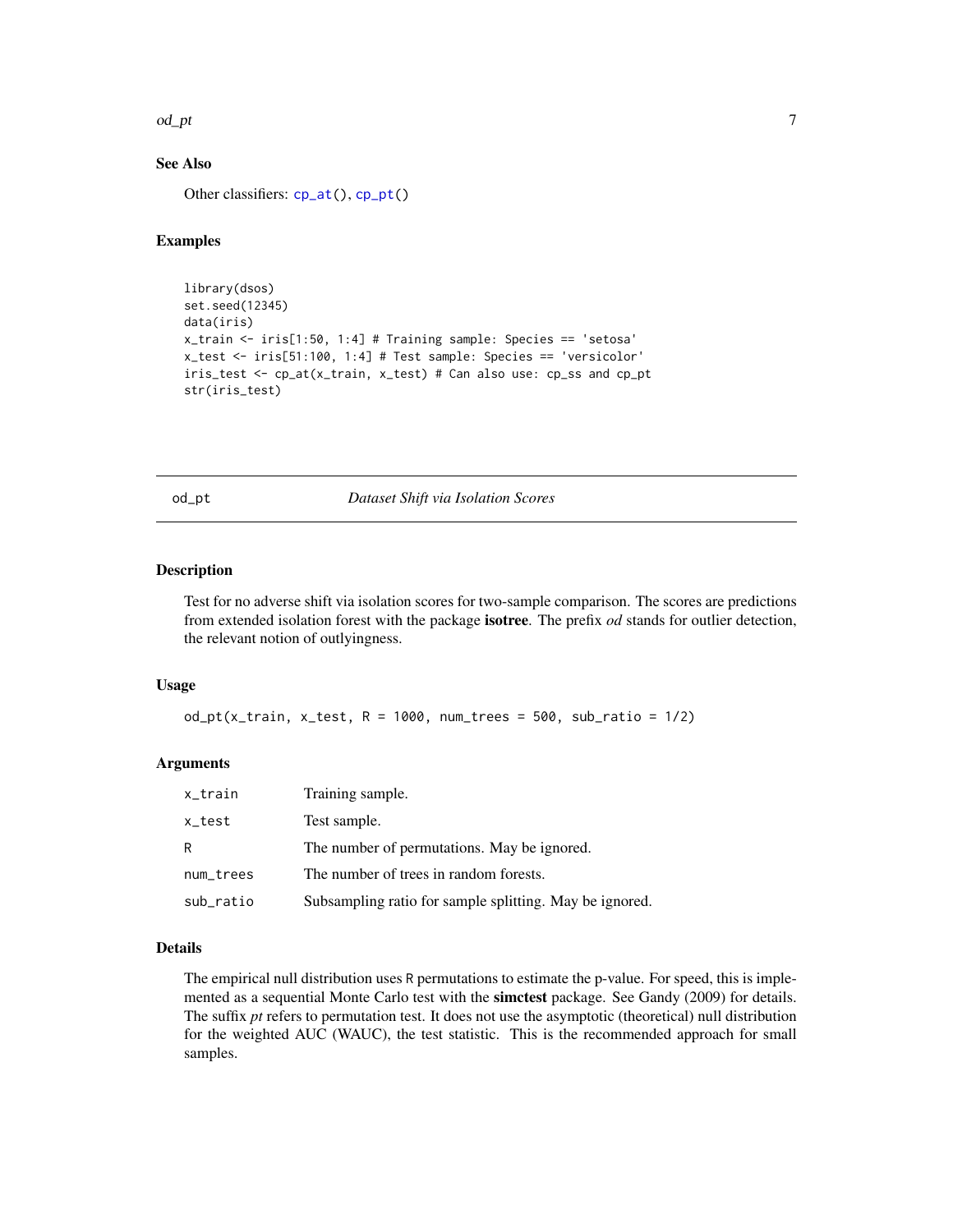#### <span id="page-7-0"></span>8 plot.outlier.test

#### Value

A named list or object of class outlier.test containing:

- statistic: observed WAUC statistic
- seq\_mct: sequential Monte Carlo test, if applicable
- p\_value: p-value
- outlier\_scores: outlier scores from training and test set

#### **Notes**

Isolation forest detects *isolated* points, instances that are typically out-of-distribution relative to the high-density regions of the data distribution. Any performant method for density-based out-ofdistribution detection can replace isolation forest, the default in this implementation.

#### References

Kamulete, V. M. (2021). *Test for non-negligible adverse shifts*. arXiv preprint arXiv:2107.02990.

Liu, F. T., Ting, K. M., & Zhou, Z. H. (2008, December). *Isolation forest*. In 2008 Eighth IEEE International Conference on Data Mining (pp. 413-422). IEEE.

Gandy, A. (2009). *Sequential implementation of Monte Carlo tests with uniformly bounded resampling risk*. Journal of the American Statistical Association, 104(488), 1504-1511.

Li, J., & Fine, J. P. (2010). *Weighted area under the receiver operating characteristic curve and its application to gene selection*. Journal of the Royal Statistical Society: Series C (Applied Statistics), 59(4), 673-692.

#### Examples

```
library(dsos)
set.seed(12345)
data(iris)
x_train <- iris[1:50, 1:4] # Training sample: Species == 'setosa'
x_test <- iris[51:100, 1:4] # Test sample: Species == 'versicolor'
iris_test <- od_pt(x_train, x_test) # Can also use: od_ss
str(iris_test)
```
plot.outlier.test *Plot the result of the D-SOS test.*

#### **Description**

Plot the result of the D-SOS test.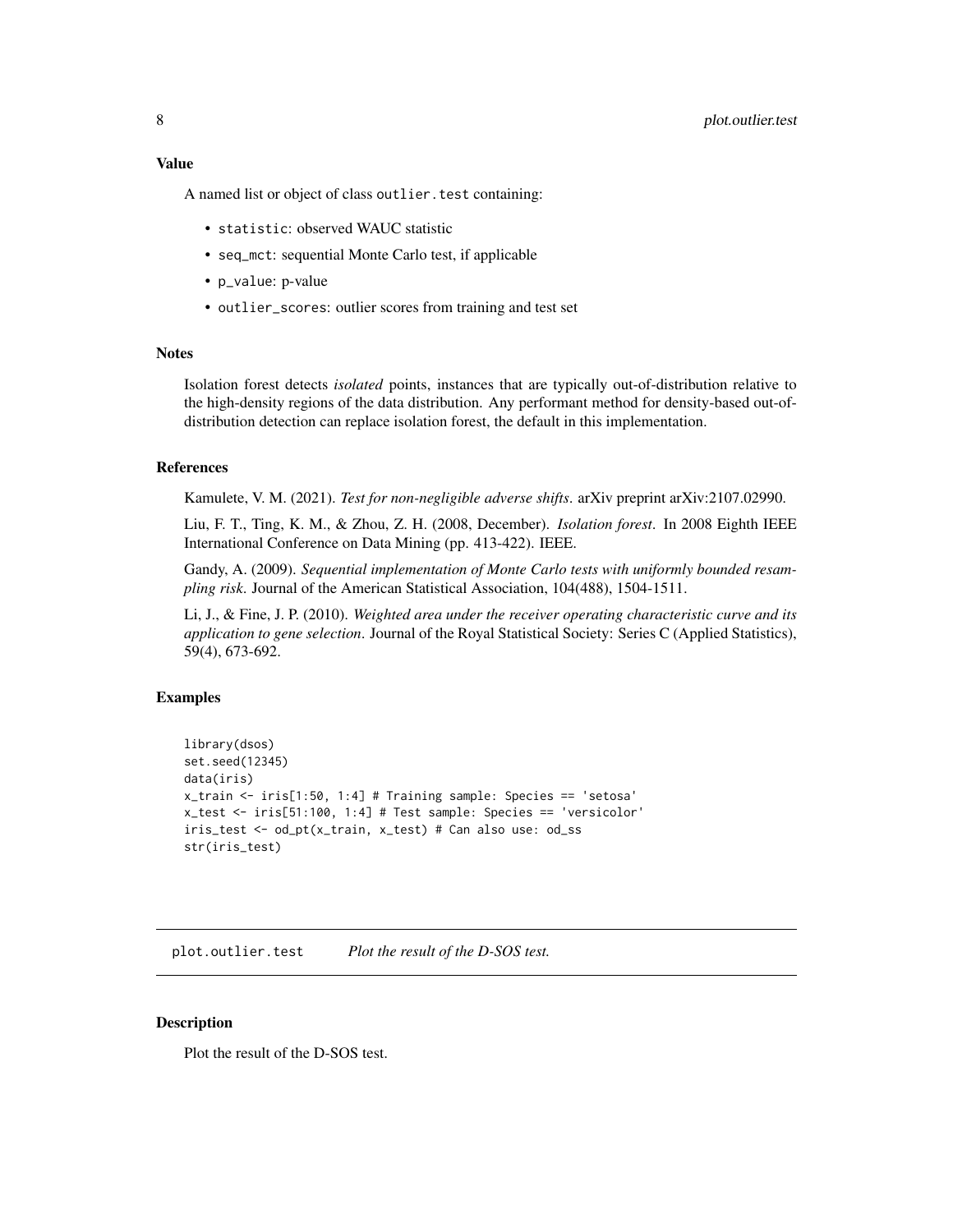#### <span id="page-8-0"></span>rd\_pt 9

#### Usage

```
## S3 method for class 'outlier.test'
plot(x, \ldots)
```
#### Arguments

| X        | A outlier test object from a D-SOS test.              |
|----------|-------------------------------------------------------|
| $\cdots$ | Placeholder to be comptatible with S3 'plot' generic. |

#### Value

A ggplot2 plot with outlier scores and p-value.

#### Examples

```
set.seed(12345)
data(iris)
x_train <- iris[1:50, 1:4] # Training sample: Species == 'setosa'
x_test <- iris[51:100, 1:4] # Test sample: Species == 'versicolor'
iris_test <- od_pt(x_train, x_test)
plot(iris_test)
```
rd\_pt *Dataset Shift via Residuals*

#### Description

Test for no adverse shift via residuals for multivariate two-sample comparison. The scores are obtained using out-of-bag predictions from random forest with the package **ranger** to get the residuals. The prefix *rd* stands for residual diagnostics, the relevant notion of outlier. This test assumes that both training and test sets are labeled.

#### Usage

```
rd_pt(
 x_train,
 x_test,
 R = 1000,
 num_trees = 500L,
 sub\_ratio = 1/2,
  response_name = "label"
)
```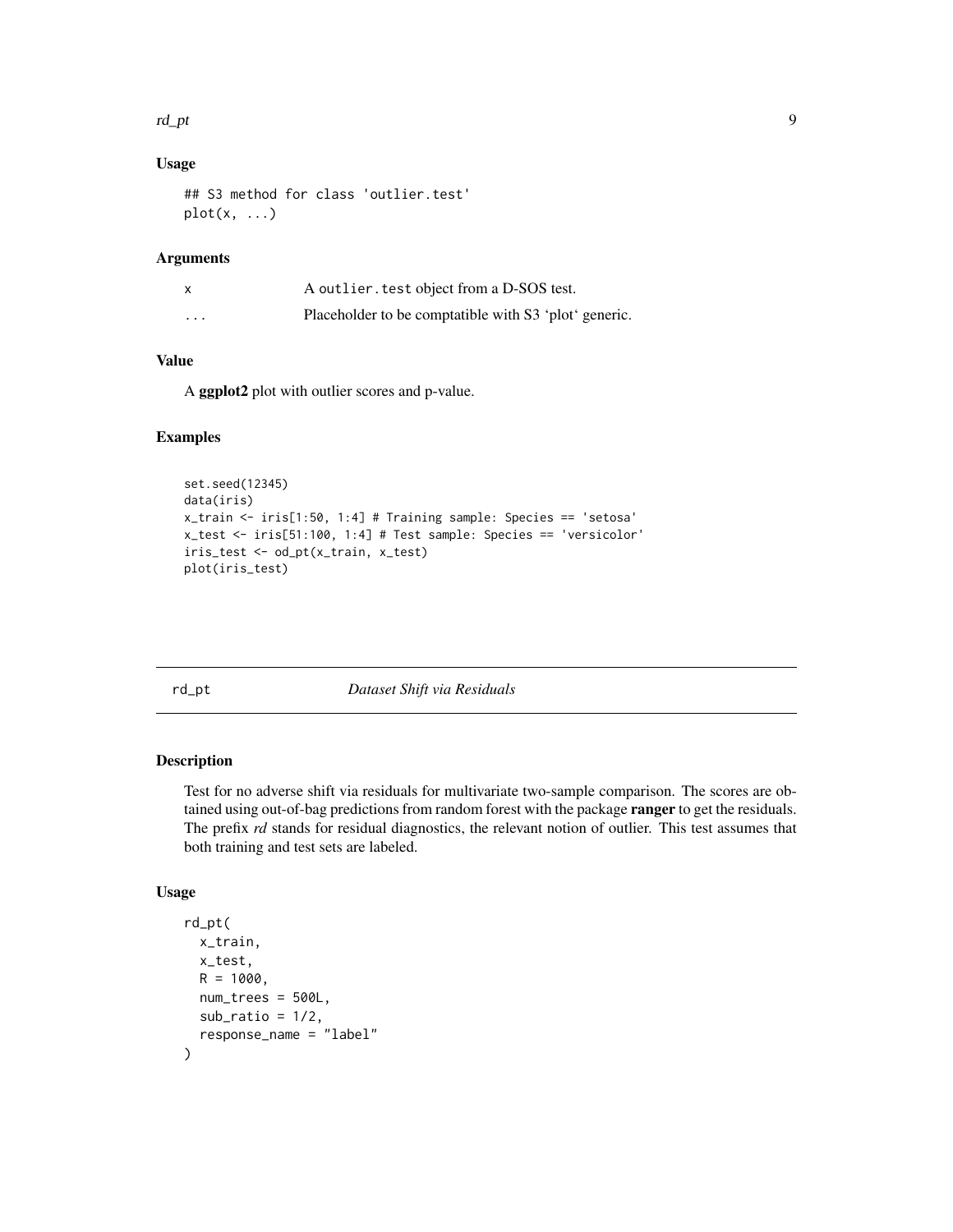#### Arguments

| x_train       | Training sample.                                        |
|---------------|---------------------------------------------------------|
| x_test        | Test sample.                                            |
| R.            | The number of permutations. May be ignored.             |
| num_trees     | The number of trees in random forests.                  |
| sub_ratio     | Subsampling ratio for sample splitting. May be ignored. |
| response_name | The column name of the categorical outcome to predict.  |

#### Details

The empirical null distribution uses R permutations to estimate the p-value. For speed, this is implemented as a sequential Monte Carlo test with the **simctest** package. See Gandy (2009) for details. The suffix *pt* refers to permutation test. It does not use the asymptotic (theoretical) null distribution for the weighted AUC (WAUC), the test statistic. This is the recommended approach for small samples.

#### Value

A named list or object of class outlier.test containing:

- statistic: observed WAUC statistic
- seq\_mct: sequential Monte Carlo test, if applicable
- p\_value: p-value
- outlier\_scores: outlier scores from training and test set

#### **Notes**

Residuals traditionally underpin diagnostics (misspecification) tests in supervised learning. For a contemporaneous example of this approach also using machine learning, see see Janková et al. (2020) and references therein.

#### References

Kamulete, V. M. (2021). *Test for non-negligible adverse shifts*. arXiv preprint arXiv:2107.02990.

Janková, J., Shah, R. D., Bühlmann, P., & Samworth, R. J. (2020). *Goodness-of-fit testing in high dimensional generalized linear models*. Journal of the Royal Statistical Society: Series B (Statistical Methodology), 82(3), 773-795.

Li, J., & Fine, J. P. (2010). *Weighted area under the receiver operating characteristic curve and its application to gene selection*. Journal of the Royal Statistical Society: Series C (Applied Statistics), 59(4), 673-692.

Gandy, A. (2009). *Sequential implementation of Monte Carlo tests with uniformly bounded resampling risk*. Journal of the American Statistical Association, 104(488), 1504-1511.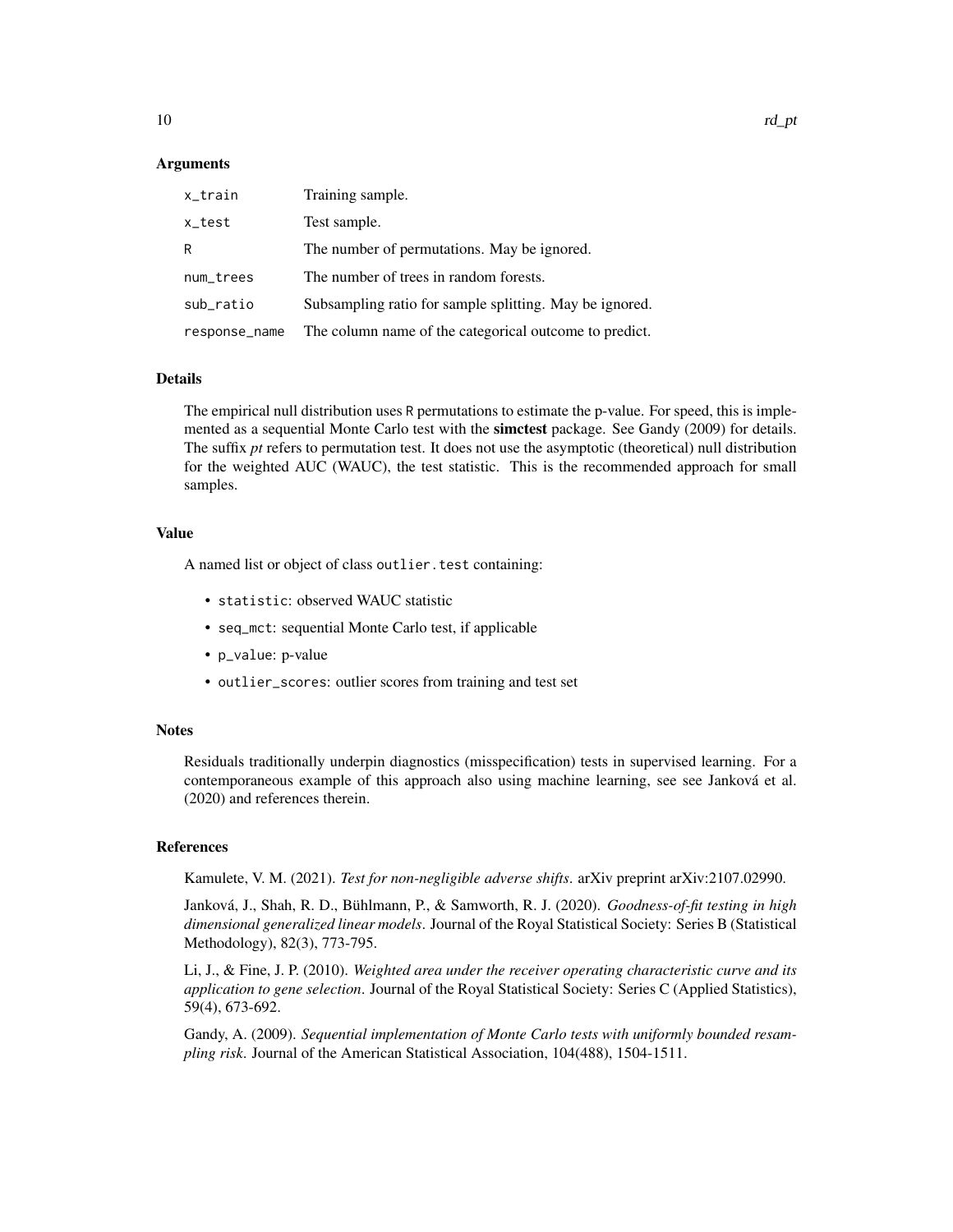#### <span id="page-10-0"></span>rue\_pt 11

#### Examples

```
library(dsos)
set.seed(12345)
data(iris)
idx <- sample(nrow(iris), 2 / 3 * nrow(iris))
xy_train <- iris[idx, ]
xy_test <- iris[-idx, ]
iris_test <- rd_pt(xy_train, xy_test, response_name = "Species")
str(iris_test)
```
rue\_pt *Dataset Shift via Resampling (Prediction) Uncertainty*

### Description

Test for no adverse shift via prediction uncertainty for two-sample comparison. The scores are out-of-bag predictions from random forests with the package ranger. The prefix *rue* stands for resampling uncertainty, the relevant notion of outlier. This uncertainty is the standard error of the mean predictions. This assumes that both training and test sets are labeled.

#### Usage

```
rue_pt(
 x_train,
 x_test,
 R = 1000,
 sub\_ratio = 1/2,
 num_trees = 500L,
  response_name = "label"
)
```
#### Arguments

| x_train       | Training sample.                                        |
|---------------|---------------------------------------------------------|
| x_test        | Test sample.                                            |
| R             | The number of permutations. May be ignored.             |
| sub_ratio     | Subsampling ratio for sample splitting. May be ignored. |
| num_trees     | The number of trees in random forests.                  |
| response_name | The column name of the categorical outcome to predict.  |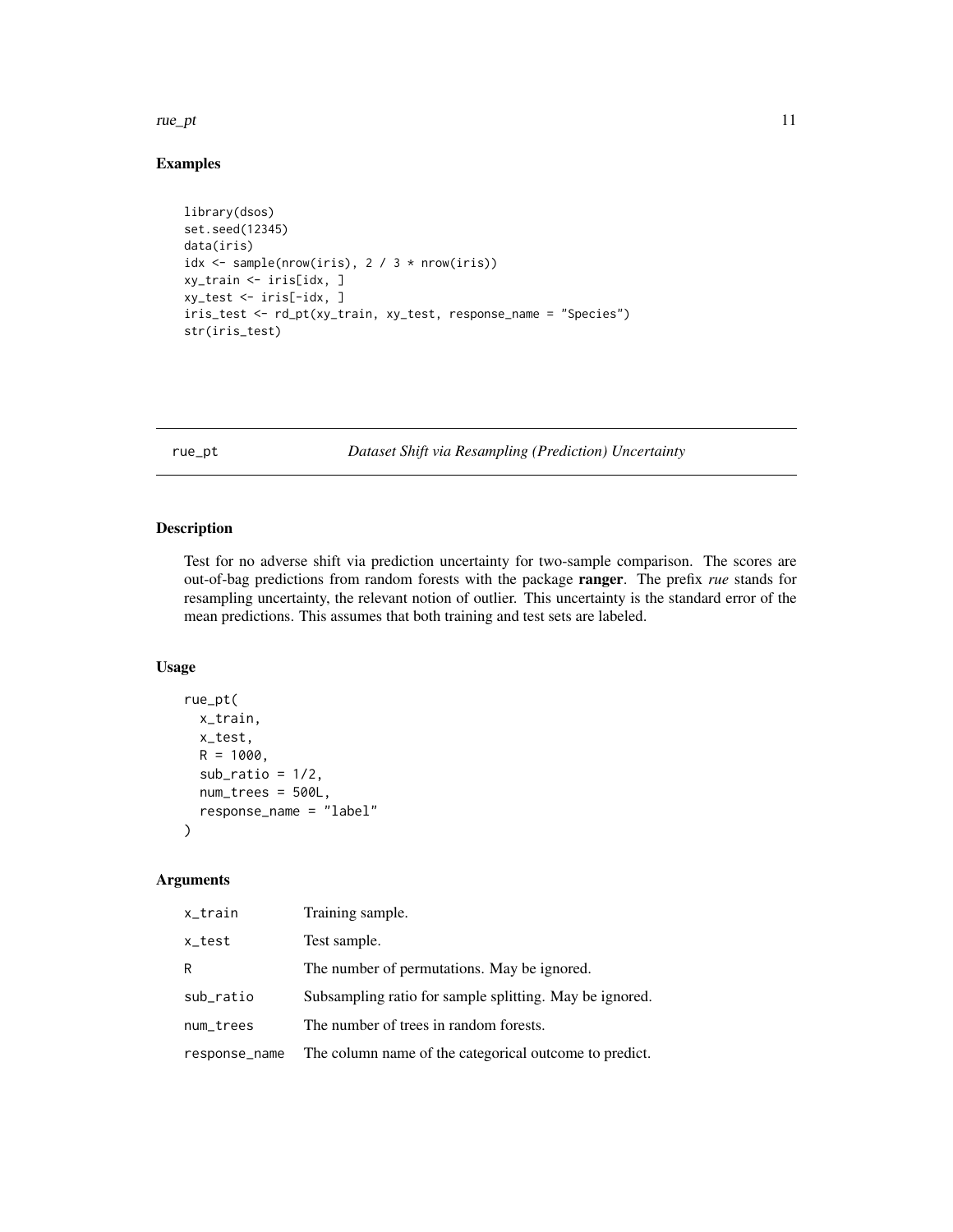#### Details

The empirical null distribution uses R permutations to estimate the p-value. For speed, this is implemented as a sequential Monte Carlo test with the **simctest** package. See Gandy (2009) for details. The suffix *pt* refers to permutation test. It does not use the asymptotic (theoretical) null distribution for the weighted AUC (WAUC), the test statistic. This is the recommended approach for small samples.

#### Value

A named list or object of class outlier.test containing:

- statistic: observed WAUC statistic
- seq\_mct: sequential Monte Carlo test, if applicable
- p\_value: p-value
- outlier\_scores: outlier scores from training and test set

#### **Notes**

For resampling uncertainty, we essentially implement the approach in Schulam & Saria (2019) with random forests. The standard errors of the mean predictions are the underlying scores. Any performant method for confidence-based out-of-distribution detection can replace random forests, the default in this implementation.

#### References

Kamulete, V. M. (2021). *Test for non-negligible adverse shifts*. arXiv preprint arXiv:2107.02990.

Schulam, P., & Saria, S. (2019, April). Can you trust this prediction? Auditing pointwise reliability after learning. In The 22nd International Conference on Artificial Intelligence and Statistics (pp. 1022-1031). PMLR.

Berger, C., Paschali, M., Glocker, B., & Kamnitsas, K. (2021). Confidence-based Out-of-Distribution Detection: A Comparative Study and Analysis. arXiv preprint arXiv:2107.02568.

Gandy, A. (2009). *Sequential implementation of Monte Carlo tests with uniformly bounded resampling risk*. Journal of the American Statistical Association, 104(488), 1504-1511.

Li, J., & Fine, J. P. (2010). *Weighted area under the receiver operating characteristic curve and its application to gene selection*. Journal of the Royal Statistical Society: Series C (Applied Statistics), 59(4), 673-692.

#### Examples

```
library(dsos)
set.seed(12345)
data(iris)
idx \leq sample(nrow(iris), 2 / 3 \star nrow(iris))
xy_train <- iris[idx, ]
xy_test <- iris[-idx, ]
iris_test <- rue_pt(xy_train, xy_test, response_name = "Species")
str(iris_test)
```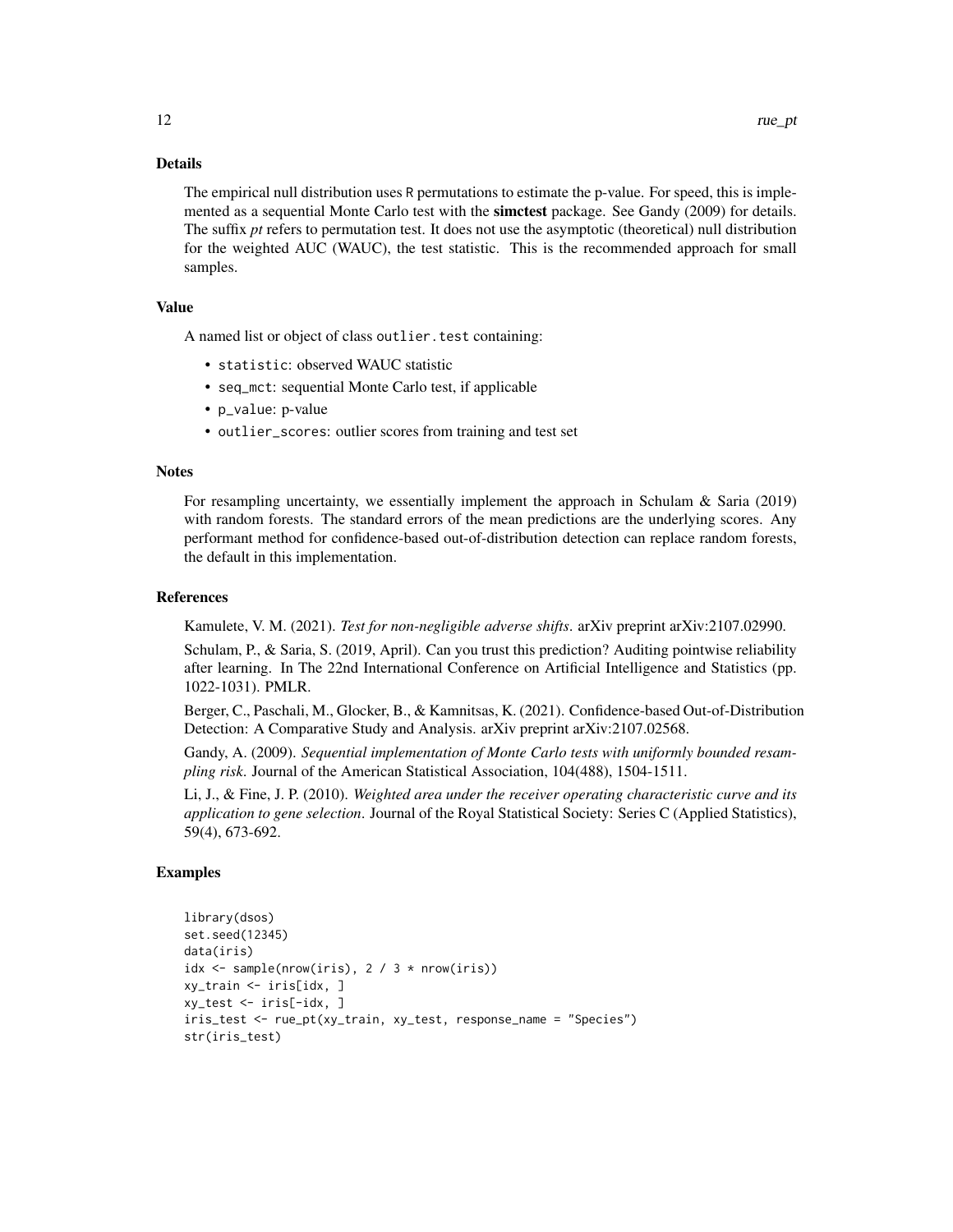<span id="page-12-0"></span>

#### Description

Computes the weighted AUC with the weighting scheme described in Kamulete, V. M. (2021). This assumes that the training set is the reference distribution and specifies a particular functional form to derive weights from threshold scores.

#### Usage

wauc\_from\_os(os\_train, os\_test)

#### Arguments

| os train | Outlier scores in training set. |
|----------|---------------------------------|
| os test  | Outlier scores in test set.     |

#### Value

The value (scalar) of the weighted AUC given the weighting scheme.

#### References

Kamulete, V. M. (2021). *Test for non-negligible adverse shifts*. arXiv preprint arXiv:2107.02990.

#### Examples

```
library(dsos)
set.seed(12345)
os_train <- runif(n = 100)
os_test <- runif(n = 100)
test_stat <- wauc_from_os(os_train, os_test)
```